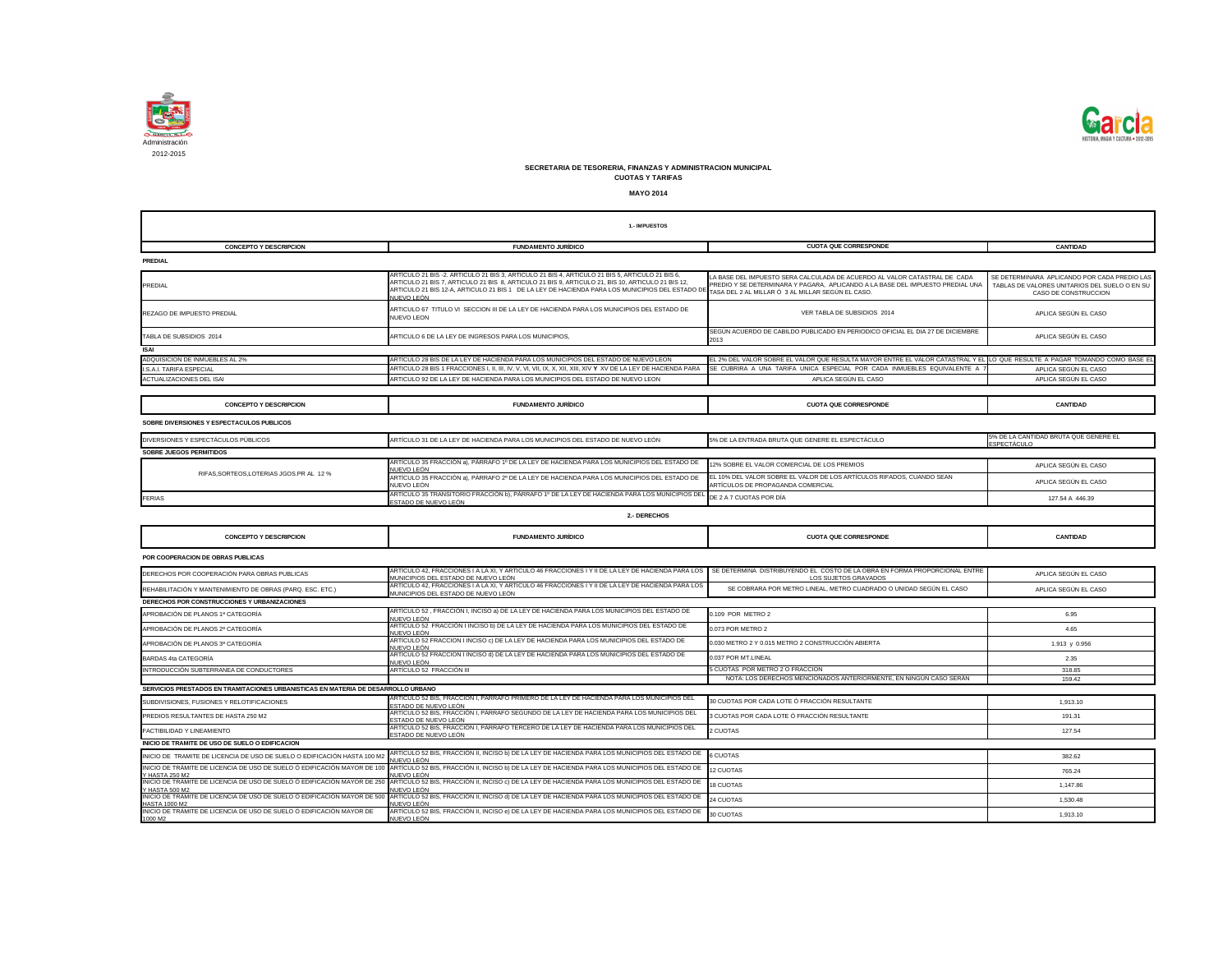| LICENCIAS DE USO DE SUELO O EDIFICACIONES                                                        |                                                                                                                                                                                                                                                          |                                                                                                                                                                                                                                                                                                                                                                                                                                                                                               |                     |
|--------------------------------------------------------------------------------------------------|----------------------------------------------------------------------------------------------------------------------------------------------------------------------------------------------------------------------------------------------------------|-----------------------------------------------------------------------------------------------------------------------------------------------------------------------------------------------------------------------------------------------------------------------------------------------------------------------------------------------------------------------------------------------------------------------------------------------------------------------------------------------|---------------------|
| LICENCIA DE USO DE SUELO Ó EDIFICACIÓN HASTA 100 M2                                              | ARTÍCULO 52 BIS, FRACCIÓN III, INCISO a) DE LA LEY DE HACIENDA PARA LOS MUNICIPIOS DEL ESTADO DE<br>NUEVO LEÓN                                                                                                                                           | <b>6 CUOTAS</b>                                                                                                                                                                                                                                                                                                                                                                                                                                                                               | 382.62              |
| LICENCIA DE USO DE SUELO Ó EDIFICACIÓN MAYOR DE 100 HASTA 250 M2                                 | ARTÍCULO 52 BIS, FRACCIÓN III, INCISO b) DE LA LEY DE HACIENDA PARA LOS MUNICIPIOS DEL ESTADO DE<br>NUEVO LEÓN                                                                                                                                           | 12 CUOTAS                                                                                                                                                                                                                                                                                                                                                                                                                                                                                     | 765.24              |
| LICENCIA DE USO DE SUELO Ó EDIFICACIÓN MAYOR DE 250 HASTA 500 M2                                 | ARTÍCULO 52 BIS, FRACCIÓN III, INCISO c) DE LA LEY DE HACIENDA PARA LOS MUNICIPIOS DEL ESTADO DE 18 CUOTAS<br>NUEVO LEÓN                                                                                                                                 |                                                                                                                                                                                                                                                                                                                                                                                                                                                                                               | 1,147.86            |
| LICENCIA DE USO DE SUELO Ó EDIFICACIÓN MAYOR DE 500 HASTA 1000 M2                                | ARTÍCULO 52 BIS, FRACCIÓN III, INCISO d) DE LA LEY DE HACIENDA PARA LOS MUNICIPIOS DEL ESTADO DE<br>NUEVO LEÓN                                                                                                                                           | 24 CUOTAS                                                                                                                                                                                                                                                                                                                                                                                                                                                                                     | 1,530.48            |
| LICENCIA DE USO DE SUELO MAYOR DE 1000 M2                                                        | ARTÍCULO 52 BIS, FRACCIÓN III, INCISO e) DE LA LEY DE HACIENDA PARA LOS MUNICIPIOS DEL ESTADO DE<br>NUEVO LEÓN                                                                                                                                           | 30 CUOTAS                                                                                                                                                                                                                                                                                                                                                                                                                                                                                     | 1,913.10            |
| <b>ADICIONALES</b>                                                                               |                                                                                                                                                                                                                                                          |                                                                                                                                                                                                                                                                                                                                                                                                                                                                                               |                     |
| ADICIONALES LICENCIA DE USO DE DUELO Ó EDIFICACIÓN HASTA 100M2                                   | ARTÍCULO 52 BIS, FRACCIÓN III, PÁRRAFO SEGUNDO, INCISO a) DE LA LEY DE HACIENDA PARA LOS<br>MUNICIPIOS DEL ESTADO E NUEVO LEÓN                                                                                                                           | 0.08 CUOT. POR MT2                                                                                                                                                                                                                                                                                                                                                                                                                                                                            | 5.10                |
| ADICIONALES LICENCIA DE USO DE SUELO Ó EDIFICACIÓN MAYOR DE 100 HASTA<br>250 M2                  | ARTÍCULO 52 BIS, FRACCIÓN III, PÁRRAFO SEGUNDO, INCISO b) DE LA LEY DE HACIENDA PARA LOS<br>MUNICIPIOS EL ESTADO DE NUEVO LEÓN                                                                                                                           | 0.16 CUOT., POR MT2                                                                                                                                                                                                                                                                                                                                                                                                                                                                           | 10.20               |
| ADICIONALES LICENCIA DE USO DE SUELO Ó EDIFICACIÓN MAYOR DE 250 HASTA<br>500 M2                  | ARTÍCULO 52 BIS, FRACCIÓN III, PÁRRAFO SEGUNDO, INCISO c) DE LA LEY DE HACIENDA PARA LOS<br>MUNICIPIOS DEL ESTADO DE NUEVO LEÓN                                                                                                                          | 0.24 CUOT. POR MT2                                                                                                                                                                                                                                                                                                                                                                                                                                                                            | 15.30               |
| ADICIONALES LICENCIA DE USO DE SUELO Ó EDIFICACIÓN MAYOR DE 500 HASTA<br>1000 M2                 | ARTÍCULO 52 BIS, FRACCIÓN III, PÁRRAFO SEGUNDO, INCISO d) DE LA LEY DE HACIENDA DE LOS<br>MUNICIPIOS DEL ESTADO DE NUEVO LEÓN                                                                                                                            | 0.31 CUOT. POR MT2                                                                                                                                                                                                                                                                                                                                                                                                                                                                            | 19.76               |
| ADICIONALES LICENCIA DE USO DE SUELO Ó EDIFICACIÓN MAYOR DE 1000 M2                              | ARTÍCULO 52 BIS, FRACCIÓN III, PÁRRAFO SEGUNDO, INCISO e) DE LA LEY DE HACIENDA PARA LOS<br>MUNICIPIOS DELESTADO DE NUEVO LEÓN                                                                                                                           | 0.38 CUOTAS POR MT2                                                                                                                                                                                                                                                                                                                                                                                                                                                                           | 24.23               |
|                                                                                                  |                                                                                                                                                                                                                                                          | NOTA: LA CUOTA PREVISTA NO EXCEDERÁ DE \$8.00 POR METRO CUADRADO PARA                                                                                                                                                                                                                                                                                                                                                                                                                         |                     |
| <b>FACTIBILIDAD Y AUTORIZACION DE REGIMEN DE CONDOMINIO</b>                                      |                                                                                                                                                                                                                                                          |                                                                                                                                                                                                                                                                                                                                                                                                                                                                                               |                     |
| FACTIBILIDAD Y AUTORIZACIÓN DE RÉGIMENES EN CONDOMINIO VERTICAL                                  | ARTÍCULO 52 BIS, FRACCIÓN IV, INCISO a) DE LA LEY DE HACIENDA PARA LOS MUNICIPIOS DEL ESTADO DE 0.12 CUOTAS POR MT.2<br>NUEVO LEÓN                                                                                                                       |                                                                                                                                                                                                                                                                                                                                                                                                                                                                                               | 7.65                |
| FACTIBILIDAD Y AUTORIZACIÓN DE RÉGIMENES EN CONDOMINIO HORIZONTAL                                | ARTÍCULO 52 BIS, FRACCIÓN IV, INCISO b) Y FRACCION V INCISO a) DE LA LEY DE HACIENDA DE LOS<br>MUNICIPIOS DEL ESTADO DE NUEVO LEON                                                                                                                       | POR FACTIBILIDAD Y LINEAMIENTOS: 117.5 CUOTAS                                                                                                                                                                                                                                                                                                                                                                                                                                                 | 7,492.97            |
|                                                                                                  | ARTÍCULO 52 BIS, FRACCIÓN IV, INCISO b) Y FRACCION V INCISO b) DE LA LEY DE HACIENDA DE LOS                                                                                                                                                              | POR PROYECTO URBANISTICO: 117.5 CUOTAS                                                                                                                                                                                                                                                                                                                                                                                                                                                        | 7,492.97            |
|                                                                                                  | <u>MUNICIPIOS DEL ESTADO DE NUEVO LEÓN</u>                                                                                                                                                                                                               | LOTES HABITACIONALES O INDUSTRIALES DE HASTA 150 M2: 0.107 CUOTAS                                                                                                                                                                                                                                                                                                                                                                                                                             | 6.82                |
| FACTIBILIDAD Y AUTORIZACIÓN DE RÉGIMENES EN CONDOMINIO MIXTO                                     | ARTÍCULO 52 BIS, FRACCIÓN IV, INCISO c) Y FRACCION V INCISO c) NUMERO 1 DE LA LEY DE HACIENDA DE<br>LOS MUNICIPIOS DEL ESTADO DE NUEVO LEÓN                                                                                                              | LOTES HABITACIONALES O INDUSTRIALES DE MAS DE 150 M2 HASTA 300 M2: 0.143 CUOTAS<br>LOTES HABITACIONALES O INDUSTRIALES DE MAS DE 300 M2: 0.172 CUOTAS                                                                                                                                                                                                                                                                                                                                         | 9.11<br>10.96       |
|                                                                                                  | ARTÍCULO 52 BIS, FRACCIÓN IV, INCISO b) Y FRACCION V INCISO b) NUMERO 3 DE LA LEY DE HACIENDA DE                                                                                                                                                         | LOTES CAMPESTRES: 0.107 CUOTAS                                                                                                                                                                                                                                                                                                                                                                                                                                                                | 6.82                |
|                                                                                                  | LOS MUNICIPIOS DEL ESTADO DE NUEVO LEÓN                                                                                                                                                                                                                  |                                                                                                                                                                                                                                                                                                                                                                                                                                                                                               |                     |
| <b>AUTORIZACION DE FRACCIONAMIENTOS</b>                                                          | ARTÍCULO 52 BIS, FRACCIÓN V, INCISO a) DE LA LEY DE HACIENDA DE LOS MUNICIPIOS DEL ESTADO DE                                                                                                                                                             |                                                                                                                                                                                                                                                                                                                                                                                                                                                                                               |                     |
| FACTIBILIDAD Y LINEAMIENTOS                                                                      | NUEVO LEÓN<br>ARTÍCULO 52 BIS, FRACCIÓN V, INCISO b) DE LA LEY DE HACIENDA PARA LOS MUNICIPIOS DEL ESTADO DE                                                                                                                                             | 117.5 CUOTAS                                                                                                                                                                                                                                                                                                                                                                                                                                                                                  | 7,492.97            |
| PROYECTO URBANISTICO                                                                             | NUEVO LEÓN                                                                                                                                                                                                                                               | 117.5 CUOTAS                                                                                                                                                                                                                                                                                                                                                                                                                                                                                  | 7,492.97            |
| PROYECTO EJECUTIVO                                                                               | ARTÍCULO 52 BIS, FRACCIÓN V, INCICO c) NUMERALES 1, 2, 3, 4, 5, 6.                                                                                                                                                                                       | SE COBRARA POR M2 DE ÁREA VENDIBLE DEPENDIENDO SI EL ÁREA ES HABITACIONAL, A-LOTES CON SUPERFICIE HASTA 150 M2, 6.823 MT.2,<br>INDUSTRIAL, CAMPESTRE U OTROS A-LOTES CON SUPERFICIE HASTA 150 M2, 0.107 B-LOTES CON SUPERFICIE DE MÁS DE 150 M2 Y HASTA<br>CUOTAS, B-LOTES CON SUPERFICIE DE MÁS DE 150 M2 Y HASTA 300 M2, 0.143 CUOTAS, 300 M2, 9.119 MT.2, LOTES CON SUPERFICIE MAYOR<br>LOTES CON SUPERFICIE MAYOR A 300 M2 0.172 CUOTAS                                                   | A 300 M2 10.968 MT2 |
| HABITACIONALES O INDUSTRIALES                                                                    | ARTÍCULO 52 BIS, FRACCION V, INCISO C) NUMERO 1 LETRA a b c                                                                                                                                                                                              | HABITACIONALES E INDUSTRIALES, EXCEPTUANDO LOS PREDIOS RESERVADOS PARA A-LOTES CON SUPERFICIE HASTA 150 M2, 6.823 MT.2,<br>EQUIPAMIENTOS COMERCIALES Y DE SERVICIOS:SE COBRARA POR M2 DE ÁREA VENDIBLE B-LOTES CON SUPERFICIE DE MÁS DE 150 M2 Y HASTA<br>DEPENDIENDO SI EL ÁREA ES HABITACIONAL, INDUSTRIAL, CAMPESTRE U OTROS A-LOTES 300 M2, 9.119 MT.2, LOTES CON SUPERFICIE MAYOR<br>CON SUPERFICIE HASTA 150 M2, 0,107 CUOTAS, B-LOTES CON SUPERFICIE DE MÁS DE 150 A 300 M2 10.968 MT2 |                     |
| LOTES CON SUPERFICIE HASTA 150 M2                                                                | ARTÍCULO 52 BIS, FRACCIÓN V. INCISO c), NÚMERO 1, APARTADO A. DE LA LEY DE HACIENDA PARA LOS<br>MUNICIPIOS DEL ESTADO DE NUEVO LEÓN                                                                                                                      | 0.107 CUOTAS                                                                                                                                                                                                                                                                                                                                                                                                                                                                                  | 6.82                |
| LOTES CON SUPERFICIE DE MAS DE 150 HASTA 300 M2                                                  | ARTÍCULO 52 BIS, FRACCIÓN V. INCISO c), NÚMERO 1, APARTADO B. DE LA LEY DE HACIENDA PARA LOS<br>MUNICIPIOS DEL ESTADO DE NUEVO LEÓN                                                                                                                      | 0.143 CUOTAS                                                                                                                                                                                                                                                                                                                                                                                                                                                                                  | 9.11                |
| LOTES CON SUPERFICIE MAYOR DE 300 M2                                                             | ARTÍCULO 52 BIS, FRACCIÓN V. INCISO c), NÚMERO 1, APARTADO C. DE LA LEY DE HACIENDA PARA LOS<br>MUNICIPIOS DEL ESTADO DE NUEVO LEÓN                                                                                                                      | 0.172 CUOTAS                                                                                                                                                                                                                                                                                                                                                                                                                                                                                  | 10.96               |
| INDUSTRIALES UBICADOS EN EL MUNICIPIO                                                            | ARTÍCULO 52 BIS, FRACCIÓN V. INCISO c), NÚMERO 2 DE LA LEY DE HACIENDA PARA LOS MUNICIPIOS DEL<br><u>ESTADO DE NUEVO LEÓN</u>                                                                                                                            | 0.107 CUOTAS                                                                                                                                                                                                                                                                                                                                                                                                                                                                                  | 6.82                |
| OTROS UBICADOS EN EL MUNICIPIO                                                                   | ARTÍCULO 52 BIS, FRACCIÓN V. INCISO c), NÚMERO 5 DE LA LEY DE HACIENDA PARA LOS MUNICIPIOS DEL<br>ESTADO DE NUEVO LEON                                                                                                                                   | 0.107 CUOTAS                                                                                                                                                                                                                                                                                                                                                                                                                                                                                  | 6.82                |
| CERTIFIFICACIÓN DEL CUMPLIMIENTO DE REQUSITOS PARA VENTA.                                        | ARTÍCULO 52 BIS, FRACCIÓN V. INCISO c), NÚMERO 6, INCISO d) DE LA LEY DE HACIENDA PARA LOS<br>MUNICIPIOS EL ESTADO DE NUEVO LEÓN                                                                                                                         | 117.5 CUOTAS                                                                                                                                                                                                                                                                                                                                                                                                                                                                                  | 7,492.97            |
| <b>PRORROGA</b>                                                                                  | ARTÍCULO 52 BIS, FRACCIÓN V. INCISO c), NÚMERO 6, INCISO e) DE LA LEY DE HACIENDA PARA LOS<br><i>I</i> IUNICIPIOS DEL ESTADO DE NUEVO LEÓN                                                                                                               | 58.5 CUOTAS                                                                                                                                                                                                                                                                                                                                                                                                                                                                                   | 3,730.54            |
| ACTUALIZACIÓN DE GARANTÍAS                                                                       | ARTÍCULO 52 BIS, FRACCIÓN V. INCISO c), NÚMERO 6, INCISO f) DE LA LEY DE HACIENDA PARA LOS<br>MUNICIPIOS DEL ESTADO DE NUEVO LEÓN                                                                                                                        | 58.5 CUOTAS                                                                                                                                                                                                                                                                                                                                                                                                                                                                                   | 3,730.54            |
| MODIFICACIONES                                                                                   | ARTÍCULO 52 BIS, FRACCIÓN V. INCISO c), NÚMERO 6, INCISO g) DE LA LEY DE HACIENDA PARA LOS<br>MUNICIPIOS DEL ESTADO DE NUEVO LEÓN                                                                                                                        | 58.5 CUOTAS                                                                                                                                                                                                                                                                                                                                                                                                                                                                                   | 3,730.54            |
| RECEPCIÓN DE OBRA                                                                                | ARTÍCULO 52 BIS, FRACCIÓN V. INCISO c), NÚMERO 6, INCISO h) DE LA LEY DE HACIENDA PARA LOS<br>MUNICIPIOS DEL ESTADO DE NUEVO LEÓN                                                                                                                        | 586.5 CUOTAS                                                                                                                                                                                                                                                                                                                                                                                                                                                                                  | 37,401.10           |
| REGULARIZACIÓN Y ORDENAMIENTO URBANO EN FRACCIONAMIENTOS Y EN<br>LICENCIAS DE USO DE SUELO (75%) | ARTÍCULO 52 BIS, FRACCIÓN VI DE LA LEY DE HACIENDA PARA LOS MUNICIPIOS DEL ESTADO DE NUEVO<br>_EÓN                                                                                                                                                       | SE APLICARAN LAS CUOTAS PREVISTAS EN LAS FRACCIONES III Y IV DEL ARTÍCULO 52 BIS DE LA LEY DE HACIENDA PARA LOS MUNICIPIOS DEL<br>ESTADO DE NUEVO LEON, CON UN INCREMENTO DEL 75%                                                                                                                                                                                                                                                                                                             |                     |
| EXPEDICIÓN DE COPIAS CERTIFICADAS DE PLANOS                                                      | ARTÍCULO 52 BIS, FRACCIÓN VII DE LA LEY DE HACIENDA PARA LOS MUNICIPIOS DEL ESTADO DE NUEVO<br>_EÓN                                                                                                                                                      | 3.5 CUOTAS                                                                                                                                                                                                                                                                                                                                                                                                                                                                                    | 223.19              |
| EXPEDICIÓN DE CONSTANCIA Y CERTIFICACIONES                                                       | ARTÍCULO 52 BIS, FRACCIÓN VIII DE LA LEY DE HACIENDA PARA LOS MUNICIPIOS DEL ESTADO DE NUEVO<br>EÓN.                                                                                                                                                     | 2.5 CUOTAS                                                                                                                                                                                                                                                                                                                                                                                                                                                                                    | 159.42              |
| INFORMACIÓN DE ALINEAMIENTO DE LA VIALIDAD                                                       | ARTÍCULO 52 BIS, FRACCIÓN IX DE LA LEY DE HACIENDA PARA LOS MUNICIPIOS DEL ESTADO DE NUEVO<br>_EÓN                                                                                                                                                       | 1.5 CUOTAS                                                                                                                                                                                                                                                                                                                                                                                                                                                                                    | 95.65               |
| INSCRIPCION DE NUEVOS FRACCIONAMIENTOS O AMPLIACION                                              |                                                                                                                                                                                                                                                          |                                                                                                                                                                                                                                                                                                                                                                                                                                                                                               |                     |
| FRACCIONAMIENTOS CUYOS LOTES TENGAN UNA SUPERFICIE PROMEDIO MAYOR<br>A 250 M2                    | ARTÍCULO 55 INCISO a) DE LA LEY DE HACIENDA PARA LOS MUNICIPIOS DEL ESTADO DE NUEVO LEÓN                                                                                                                                                                 | 0.023 CUOTAS POR MT2                                                                                                                                                                                                                                                                                                                                                                                                                                                                          | 1.46                |
| FRACCIONAMINTOS CUYOS LOTES TENGAN UNA SUPERFICIE PROMEDIO ENTRE<br>150 Y 250 M2                 | ARTÍCULO 55  INCISO b)  DE LA LEY DE HACIENDA PARA LOS MUNICIPIOS DEL ESTADO DE NUEVO LEÓN<br>FRACCIONAMIENTOS CUYOS LOTES TENGAN UNA SUPERFICIE PROMEDIO MENOR ARTÍCULO 55 INCISO c) DE LA LEY DE HACIENDA PARA LOS MUNICIPIOS DEL ESTADO DE NUEVO LEÓN | 0.012 CUOTAS POR MT2                                                                                                                                                                                                                                                                                                                                                                                                                                                                          | 0.765               |
|                                                                                                  |                                                                                                                                                                                                                                                          | 0.009 CUOTAS POR MT2                                                                                                                                                                                                                                                                                                                                                                                                                                                                          | 0.573               |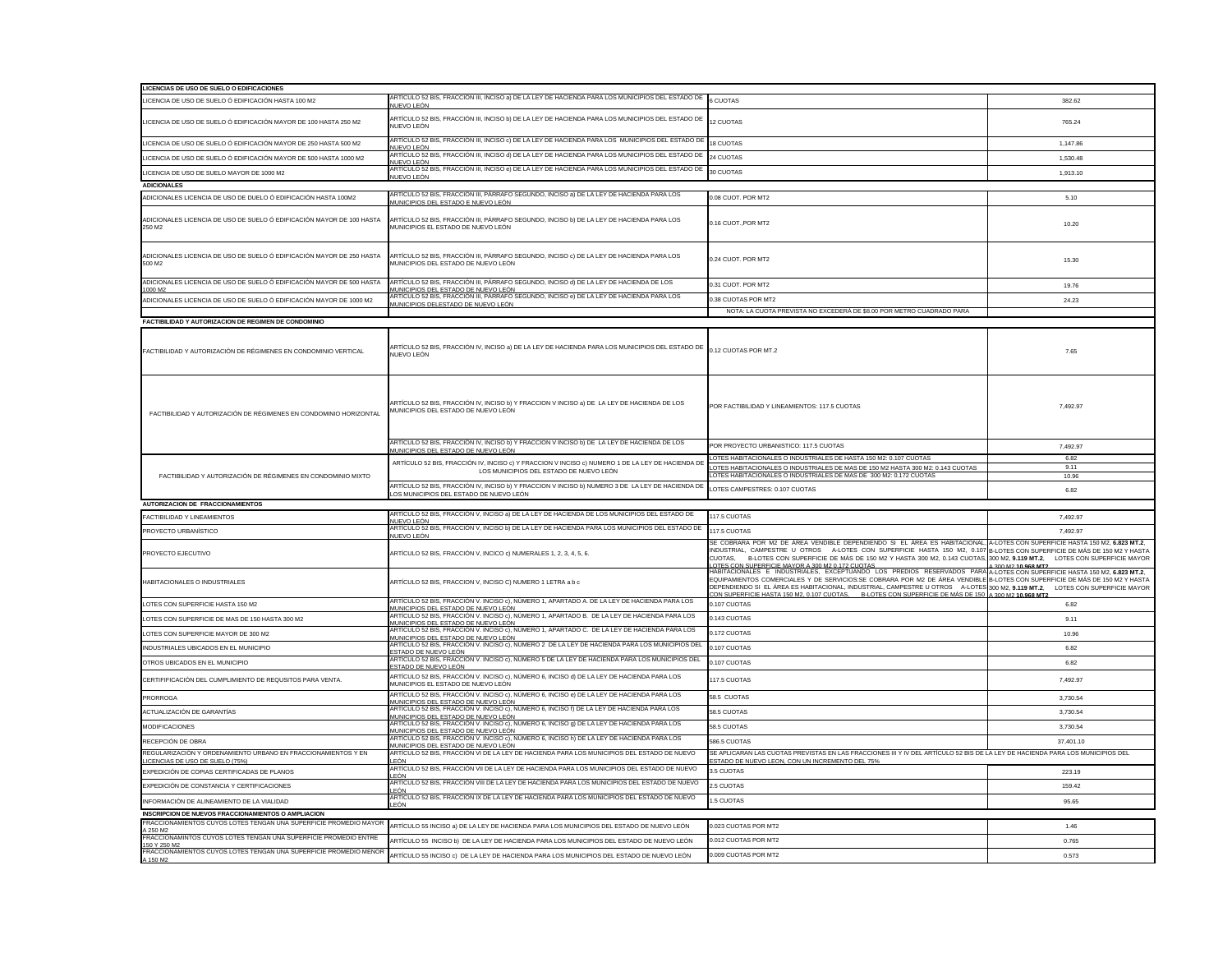| CEMENTERIOS UBICADOS EN LOS MUNICIPIOS | RTÍCULO 55 INCISO d) DE LA LEY DE HACIENDA PARA LOS MUNICIPIOS DEL ESTADO DE NUEVO LEÓN                | 0.12 CUOTAS POR MT2 |                 |
|----------------------------------------|--------------------------------------------------------------------------------------------------------|---------------------|-----------------|
| ASIGNACIÓN DE NUMERO OFICIAL           | ARTÍCULO 55, PÁRRAFO TERCERO DE LA LEY DE HACIENDA PARA LOS MUNICIPIOS DEL ESTADO DE NUEVO 1.24 CUOTAS |                     | 70 <sub>1</sub> |

| POR CERTIFICACIONES, AUTORIZACIONES, CONSTANCIAS Y REGISTROS                                                     |                                                                                                                                             |                                                                                                                                  |                                                                                             |
|------------------------------------------------------------------------------------------------------------------|---------------------------------------------------------------------------------------------------------------------------------------------|----------------------------------------------------------------------------------------------------------------------------------|---------------------------------------------------------------------------------------------|
| COPIA SIMPLE POR HOJA                                                                                            | ARTÍCULO 57, FRACCIÓN I, INCISO a) DE LA LEY DE HACIENDA PARA LOS MUNICIPIOS DEL ESTADO DE                                                  | 0.012 CUOTAS EN HOJAS TAMAÑO CARTA                                                                                               | 0.765                                                                                       |
|                                                                                                                  | NUEVO LEÓN                                                                                                                                  | 0.017 CUOTAS EN HOJAS TAMAÑO OFICIO<br>0.024 CUOTAS EN HOJAS TAMAÑO CARTA                                                        | 1.084                                                                                       |
| COPIA A COLOR POR HOJA                                                                                           | ARTÍCULO 57, FRACCIÓN I, INCISO b) DE LA LEY DE HACIENDA PARA LOS MUNICIPIOS DE L ESTADO DE<br>NUEVO LEÓN                                   | 0.034 CUOTAS EN HOJAS TAMAÑO OFICIO                                                                                              | 1.53<br>2.16                                                                                |
| COPIA CERTIFICADAS POR CADA DOCUMENTO                                                                            | ARTÍCULO 57, FRACCIÓN I, INCISO c) DE LA LEY DE HACIENDA PARA LOS MUNICIPIOS DEL ESTADO DE                                                  | CUOTA SALARIO MINIMO                                                                                                             |                                                                                             |
|                                                                                                                  | NUEVO LEÓN                                                                                                                                  |                                                                                                                                  | 63.77                                                                                       |
| COPIA SIMPLE DE PLANOS                                                                                           | ARTÍCULO 57, FRACCIÓN I, INCISO d) DE LA LEY DE HACIENDA PARA LOS MUNICIPIOS DEL ESTADO DE                                                  | 0.43 CUOTAS SALARIO MINIMO                                                                                                       | 27.42                                                                                       |
| COPIA SIMPLE DE PLANOS A COLOR                                                                                   | ARTÍCULO 57, FRACCIÓN I, INCISO e) DE LA LEY DE HACIENDA PARA LOS MUNICIPIOS DEL ESTADO DE<br>NUEVO LEÓN                                    | 2 CUOTAS SALARIO MINIMO                                                                                                          | 127.54                                                                                      |
| COPIA CERTIFICADA DE PLANOS                                                                                      | ARTÍCULO 57, FRACCIÓN I, INCISO f) DE LA LEY DE HACIENDA PARA LOS MUNICIPIOS DEL ESTADO DE<br>NUEVO LEÓN                                    | 3 CUOTAS SALARIO MINIMO                                                                                                          | 191.31                                                                                      |
| COPIA CERTIFICADA DE PLANOS A COLOR                                                                              | ARTÍCULO 57, FRACCIÓN I, INCISO 9) DE LA LEY DE HACIENDA PARA LOS MUNICIPIOS DEL ESTADO DE<br>NUEVO LEÓN                                    | 5 CUOTAS SALARIO MINIMO                                                                                                          | 318.85                                                                                      |
| DIVERSAS CONSTANCIAS Y CERTIFICACIONES                                                                           | ARTÍCULO 57, FRACCIÓN I, INCISO h) DE LA LEY DE HACIENDA PARA LOS MUNICIPIOS DEL ESTADO DE<br>NUEVO LEÓN                                    | CUOTA SALARIO MINIMO                                                                                                             | 63.77                                                                                       |
| BÚSQUEDA Y LOCALIZACIÓN DE ARCHIVOS Y EXPEDIENTES                                                                | ARTÍCULO 57, FRACCIÓN I, PÁRRAFO TERCERO DE LA LEY DE HACIENDA PARA LOS MUNICIPIOS EL ESTAD<br>)E NUEVO LEÓN                                | 1 CUOTA SALARIO MINIMO                                                                                                           | 63.77                                                                                       |
| CERTIFICACIÓN DE PREDIAL                                                                                         | ARTÍCULO 57, FRACCIÓN I, INCISO h) DE LA LEY DE HACIENDA PARA LOS MUNICIPIOS EL ESTADO DE<br>NUEVO LEÓN                                     | 1 CUOTA SALARIO MINIMO                                                                                                           | 63.77                                                                                       |
| CERTIFICACIÓN COMISIONADOS MUNICIPALES                                                                           | ARTÍCULO 57, FRACCIÓN I, INCISO h) DE LA LEY DE HACIENDA PARA LOS MUNICIPIOS DEL ESTADO DE<br>NUEVO LEÓN                                    | <b>CUOTA SALARIO MINIMO</b>                                                                                                      | 63.77                                                                                       |
| CONSTANCIA O REGISTRO DE REFRENDO                                                                                | ARTÍCULO 57, FRACCIÓN I, INCISO h) DE LA LEY DE HACIENDA PARA LOS MUNICIPIOS DEL ESTADO DE<br>NUEVO LEÓN                                    | 1 CUOTA SALARIO MINIMO                                                                                                           | 63.77                                                                                       |
| CONSTANCIA DE NO INFRACCIONES, RELATIVAS A CONTROL VEHICULAR                                                     | ARTÍCULO 57, FRACCIÓN I, PARRAFO CUARTO DE LA LEY DE HACIENDA PARA LOS MUNICIPIOS DEL ESTAD<br>DE NUEVO LEÓN                                | 0.25 CUOTAS SALARIO MINIMO                                                                                                       | 15.94                                                                                       |
|                                                                                                                  |                                                                                                                                             |                                                                                                                                  |                                                                                             |
| INSCRIPCIÓN AL INICIO DE ACTIVIDADES                                                                             | ARTÍCULO 58 DE LA LEY DE HACIENDA PARA LOS MUNICIPIOS DEL ESTADO DE NUEVO LEÓN                                                              | ESTE ARTÍCULO SOLO MENCIONA LAS CUOTAS POR INSCRIPCIÓN AL INICIO DE ACTIVIDADES                                                  |                                                                                             |
|                                                                                                                  | ARTÍCULO 58 BIS FRACCION A) NUMERO 1 DE LA LEY DE HACIENDA PARA LOS MUNICIPIOS EL ESTADO DE                                                 | HASTA 15,000 PERSONAS: 1500 CUOTAS                                                                                               | 95,655.00                                                                                   |
| <b>ESTADIOS DE FUTBOL</b>                                                                                        | NUEVO LEÓN                                                                                                                                  | DE MAS DE 15,000 HASTA 25,000 PERSONAS: 2700 CUOTAS                                                                              | 172,179.00                                                                                  |
|                                                                                                                  |                                                                                                                                             | DEMAS DE 25,000 PERSONAS: 3500 CUOTAS                                                                                            | 223,195.00                                                                                  |
| CABARET, CENTROS NOCTURNOS, DISCOTECAS, CASAS Y ESTABLECIMIENTOS<br><b>DEA PUESTAS</b>                           | ARTÍCULO 58 BIS FRACCION A) NUMERO 2 DE LA LEY DE HACIENDA PARA LOS MUNICIPIOS EL ESTADO DE<br>NUEVO LEÓN                                   | NO MAYOR A 120 M2 2390 CUOTAS                                                                                                    | 152,410.30                                                                                  |
|                                                                                                                  |                                                                                                                                             | MAYOR A 120 M2, 2825 CUOTAS                                                                                                      | 180,150.25                                                                                  |
| HOTELES Y MOTELES DE PASO CON SERVICIO DE BAR Y RESTURANT-BAR                                                    | ARTÍCULO 58 BIS FRACCION A) NUMERO 4 DE LA LEY DE HACIENDA PARA LOS MUNICIPIOS EL ESTADO DE<br>NUEVO LEÓN                                   | 1500 CUOTAS                                                                                                                      | 95,655.00                                                                                   |
| ESTABLECIMIENTOS QUE EXPENDAN BEBIDAS ALCOHOLICAS CERRADAS                                                       |                                                                                                                                             |                                                                                                                                  |                                                                                             |
| ABARROTES CON VENTA DE CERVEZA CON UN AREA DE EXPOSICIÓN AL PÚBLICO<br>NO MAYOR A 50 M2                          | ARTÍCULO 58 BIS FRACCION A) NUMERO 5 INCISO a) DE LA LEY DE HACIENDA PARA LOS MUNICIPIOS EL<br>ESTADO DE NUEVO LEÓN                         | <b>15 CUOTAS</b>                                                                                                                 | 956.55                                                                                      |
| ABARROTES CON VENTA DE CERVEZA, VINOS Y LICORES CON UN AREA DE<br>EXPOSICIÓN AL PÚBLICO, NO MAYOR A 50 M2        | ARTÍCULO 58 BIS FRACCION A) NUMERO 5 INCISO b) DE LA LEY DE HACIENDA PARA LOS MUNICIPIOS EL<br>ESTADO DE NUEVO LEÓN                         | 30 CUOTAS                                                                                                                        | 1,913.10                                                                                    |
| DEPOSITO CON VENTA DE CERVEZA INCLUYENO LOS QUE TIENEN SERVICIO DE                                               | ARTÍCULO 58 BIS FRACCION A) NUMERO 5 INCISO c)  DE LA LEY DE HACIENDA PARA LOS MUNICIPIOS EL                                                | 40 CUOTAS                                                                                                                        | 2,550.80                                                                                    |
| DEPOSITO CON VENTA DE CERVEZA, VINOS Y LICORES INCLUYENDO LOS QUE                                                | ARTÍCULO 58 BIS FRACCION A) NUMERO 5 INCISO d) DE LA LEY DE HACIENDA PARA LOS MUNICIPIOS EL                                                 | 80 CUOTAS                                                                                                                        | 5,101.60                                                                                    |
| LICORERÍAS                                                                                                       | ARTICULO 58 BIS FRACCION A) NUMERO 5 INCISO e)  DE LA LEY DE HACIENDA PARA LOS MUNICIPIOS EL<br>ESTADO DE NUEVO LEÓN                        | 80 CUOTAS                                                                                                                        | 5,101.60                                                                                    |
| MINISÚPER Y TIENDAS DE CONVENIENCIA CON UN AREA DE EXPOSICIÓN AL<br>PUBLICO NO MAYOR A 120 M2                    | ARTÍCULO 58 BIS FRACCION A) NUMERO 5 INCISO f) DE LA LEY DE HACIENDA PARA LOS MUNICIPIOS EL<br>ESTADO DE NUEVO LEÓN                         | 60 CUOTAS                                                                                                                        | 3,826.20                                                                                    |
| MINISÚPER Y TIENDAS DE CONVENIENCIA CON UN AREA DE EXPOSICIÓN AL<br>PÚBLICO MAYOR A 120 M2                       | ARTÍCULO 58 BIS FRACCION A) NUMERO 5 INCISO g) DE LA LEY DE HACIENDA PARA LOS MUNICIPIOS EL<br>ESTADO DE NUEVO LEÓN                         | 135 CUOTAS                                                                                                                       | 8,608.95                                                                                    |
| TIENDAS DE AUTO SERVICIO MAYOR A 120 M2                                                                          | ARTÍCULO 58 BIS FRACCION A) NUMERO 5 INCISO h) DE LA LEY DE HACIENDA PARA LOS MUNICIPIOS EL                                                 | 190 CUOTAS                                                                                                                       | 12,116.30                                                                                   |
| TIENDAS DE AUTO SERV DEPARTAMENTALES MAYOR A 120 M2                                                              | ESTADO DE NUEVO LEÓN<br>ARTÍCULO 58 BIS FRACCION A) NUMERO 5 INCISO i) DE LA LEY DE HACIENDA PARA LOS MUNICIPIOS EL                         | 380 CUOTAS                                                                                                                       | 24,232.60                                                                                   |
| EXPENDIO Y DISTRIBUCIÓN AL MAYOREO DE CERVEZA Ó BEBIDAS ALCOHÓLICAS                                              | ESTADO DE NUEVO LEÓN<br>ARTÍCULO 58 BIS FRACCION A) NUMERO 5 INCISO ¡) DE LA LEY DE HACIENDA PARA LOS MUNICIPIOS EL<br>ESTADO DE NUEVO LEÓN | 340 CUOTAS                                                                                                                       | 21,681.80                                                                                   |
| ESTABLECIMIENTOS QUE EXPENDAN BEBIDAS ALCOHOLICAS EN BOTELLA ABIERTA O AL COPEO                                  |                                                                                                                                             |                                                                                                                                  |                                                                                             |
| CERVECERÍAS CON EXPENDIO DE CERVEZA                                                                              | ARTÍCULO 58 BIS FRACCION A) NUMERO 5 INCISO k) SUBINCISO a) DE LA LEY DE HACIENDA PARA LOS<br>MUNICIPIOS DEL ESTADO DE NUEVO LEÓN           | 85 CUOTAS                                                                                                                        | 5,420.45                                                                                    |
| RESTAURANTES, LONCHERÍAS, FONDAS Y SIMILARES CON EXPENDIO DE<br>CERVEZA                                          | ARTÍCULO 58 BIS FRACCION A) NUMERO 5 INCISO k) SUBINCISO b) DE LA LEY DE HACIENDA PARA LOS<br>MUNICIPIOS DEL ESTADO DE NUEVO LEÓN           | 85 CUOTAS                                                                                                                        | 5,420.45                                                                                    |
| BILLARES CON EXPENDIO DE CERVEZA                                                                                 | ARTÍCULO 58 BIS FRACCION A) NUMERO 5 INCISO k) SUBINCISO c) DE LA LEY DE HACIENDA PARA LOS                                                  | 85 CUOTAS                                                                                                                        | 5,420.45                                                                                    |
| BILLARES CON EXPENDIO DE CERVEZA. VINOS Y LICORES                                                                | MUNICIPIOS DEL ESTADO DE NUEVO LEÓN<br>ARTÍCULO 58 BIS FRACCION A) NUMERO 5 INCISO k) SUBINCISO d) DE LA LEY DE HACIENDA PARA LOS           | 130 CUOTAS                                                                                                                       | 8,290.10                                                                                    |
| CANTINAS O BARES CON EXPENDIO DE CERVEZA VINOS Y LICORES                                                         | MUNICIPIOS DEL ESTADO DE NUEVO LEÓN<br>ARTÍCULO 58 BIS FRACCION A) NUMERO 5 INCISO k) SUBINCISO e) DE LA LEY DE HACIENDA PARA LOS           | 250 CUOTAS                                                                                                                       | 15,942.50                                                                                   |
| RESTAURANTES - BAR CON EXPENIO DE CERVEZA, VINOS Y LICORES, CON UN                                               | MUNICIPIOS DEL ESTADO DE NUEVO LEÓN<br>ARTÍCULO 58 BIS FRACCION A) NUMERO 5 INCISO k) SUBINCISO f) DE LA LEY DE HACIENDA PARA LOS           | 150 CUOTAS                                                                                                                       | 9,565.50                                                                                    |
| ÁREA DE ATENCIÓN AL PÚBLICO DE HASTA 120 M2<br>RESTAURANTES- BAR CON EXPENDIO DE CERVEZA, VINOS Y LICORES CON UN | MUNICIPIOS DEL ESTADO DE NUEVO LEÓn<br>ARTÍCULO 58 BIS FRACCION A) NUMERO 5 INCISO k) SUBINCISO g) DE LA LEY DE HACIENDA PARA LOS           | 250 CUOTAS                                                                                                                       | 15,942.50                                                                                   |
| AREA DE ATENCIÓN AL PÚBLICO MAYOR A 120 M2<br>CENTROS O CLUBES SOCIALES O DEPORTIVOS CON EXPENDIO O CONSUMO DE   | MUNICIPIOS DEL ESTADO DE NUEVO LEÓN<br>ARTÍCULO 58 BIS FRACCION A) NUMERO 5 INCISO k) SUBINCISO h) DE LA LEY DE HACIENDA PARA LOS           | PAGARÁN UNA CUOTA POR METRO DE SUPERFICIE DE EXPENDIO O DE CONSUMO, EN                                                           | 63.77 POR M2 DE SUPERFICIE DE EXPENDIO O DE                                                 |
| CERVEZA, VINOS Y LICORES<br>CENTROS O CLUBES SOCIALES O DEPORTIVOS CON EXPENDIO O CONSUMO DE                     | MUNICIPIOS DEL ESTADO DE NUEVO LEÓN<br>ARTÍCULO 58 BIS FRACCION A) NUMERO 5 INCISO k) SUBINCISO i) DE LA LEY DE HACIENDA PARA LOS           | NINGÚN CASO LA CANTIDAD SERÁ INFERIOR A 100 CUOTAS<br>PAGARÁN 0.25 CUOTAS POR METRO CUADRADO DE SUPERFICIE DE CONSUMO, EN NINGUN | CONSUMO, NINGUN CASO SERA INFERIOR A 6,377<br>15.94 POR M2 DE SUPERFICIE DE CONSUMO, NINGUN |
| CERVEZA, VINOS Y LICORES                                                                                         | MUNICI <u>PIOS DEL ESTADO DE NUEVO LEÓN</u>                                                                                                 | CASO, LA CANTIDAD A PAGAR SERA MENOR A 50 CUOTAS                                                                                 | CASO SERA INFERIOR A 3,188.50                                                               |
|                                                                                                                  |                                                                                                                                             | HASTA 150 M2 DE EXPENDIO O CONSUMO ABIERTO AL PÚBLICO 150 CUOTAS                                                                 | 9,565.50                                                                                    |
| HOTELES CON EXPENDIO O CONSUMO HASTA 150 M2                                                                      | ARTICULO 58 BIS FRACCION A) NUMERO 5 INCISO k) SUBINCISO ¡) DE LA LEY DE HACIENDA PARA LOS<br>MUNICIPIOS DEL ESTADO DE NUEVO LEON           | POR EL EXEDENTE DE 150 METROS, PAGARÁN POR CADA M2 O FRACCIÓN DE EXPENDIO O<br>CONSUMO ABIERTO AL PÚBLICO 0.6 CUOTAS             | 38.26                                                                                       |
|                                                                                                                  |                                                                                                                                             | NOTA: EN NINGIN CASO LA CANTIDAD A PAGAR SERA MAYOR A 1.000 CUOTAS                                                               | NO MAYOR A 63,770                                                                           |

 $\mathbf{I}$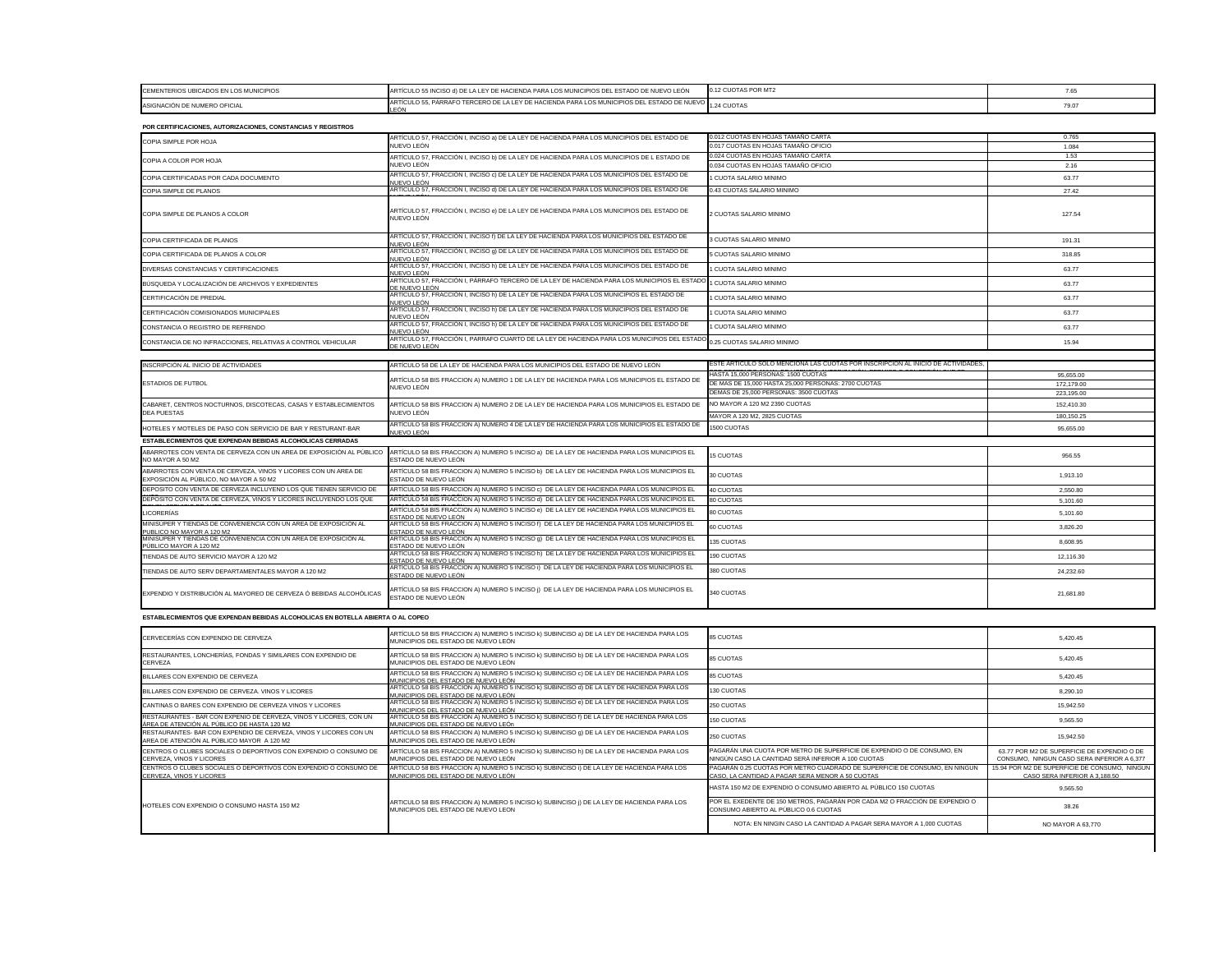| <b>PERMISOS ESPECIALES</b>                |                                                                                                                                                                                       |                                               |       |
|-------------------------------------------|---------------------------------------------------------------------------------------------------------------------------------------------------------------------------------------|-----------------------------------------------|-------|
| EXPENDIO Y CONSUMO DE BEBIDAS ALCOHOLICAS | ARTÍCULO 58 BIS FRACCION B) NUMERO 1 DE LA LEY DE HACIENDA PARA LOS MUNICIPIOS DEL ESTADO DE 0.2 CUOTAS POR M2 DE SUPERFICIE DE EXPENDIO O CONSUMO, MAS UN 10% DE LOS<br>√UEVO LEÓN   | DERECHOS POR CADA DIA DE DURACION DEL PERMISO | 12.75 |
| CONSUMO DE BEBIDAS ALCOHOLICAS            | ARTÍCULO 58 BIS FRACCION B) NUMERO 2 DE LA LEY DE HACIENDA PARA LOS MUNICIPIOS DEL ESTADO DE 10.1 CUOTAS POR M2 SE SUPERFICIE DE CONSUMO. MAS UN 10% DE LOS DERECHOS POR<br>JEVO LEÓN | CADA DIA DE DURACION DEL PERMISO              |       |

| <b>REVISION, INSPECCION Y SERVICIO</b>                                                                      |                                                                                                                                                                   |                                                                                                                                                 |                                            |
|-------------------------------------------------------------------------------------------------------------|-------------------------------------------------------------------------------------------------------------------------------------------------------------------|-------------------------------------------------------------------------------------------------------------------------------------------------|--------------------------------------------|
| SERVICIO DE EXAMEN MEDICO DE PERICIA PARA AUTORIZACIÓN DE LICENCIA DE<br><b>MANEJO</b>                      | ARTÍCULO 62 FRACCIÓN I DE LA LEY DE HACIENDA PARA LOS MUNICIPIOS DEL ESTADO DE NUEVO LEÓN                                                                         | 2 CUOTAS                                                                                                                                        | 127.54                                     |
| PERMISO PARA TRANSITAR SIN PLACAS                                                                           | ARTÍCULO 62 FRACCIÓN I, PÁRRAFO SEGUNDO DE LA LEY DE HACIENDA PARA LOS MUNICIPIOS DEL<br>ESTADO DE NUEVO LEÓN                                                     | <b>6 CUOTAS</b>                                                                                                                                 | 382.62                                     |
| LICENCIA PARA ESTACIONAMIENTO CARGA Y DESCARGA                                                              | ARTÍCULO 62 FRACCIÓN I, PÁRRAFO CUARTO DE LA LEY DE HACIENDA PARA LOS MUNICIPIOS DEL ESTADO<br>DE NUEVO LEÓN                                                      | 5 CUOTAS                                                                                                                                        | 318.85                                     |
| REVISIÓN DE ISAI                                                                                            | ARTÍCULO 62 FRACCIÓN IV DE LA LEY DE HACIENDA PARA LOS MUNICIPIOS DEL ESTADO DE NUEVO LEÓN                                                                        | 10 CUOTAS POR CADA INMUEBLE CUANDO NO EXISTA CANTIDAD A PAGAR POR CONCEPTO<br><b>DEL ISAI</b>                                                   | 637.70                                     |
| INSPECCIÓN DE COMERCIO AMBULANTE                                                                            | ARTÍCULO 62, FRACCIÓN II DE LA LEY DE HACIENDA PARA LOS MUNICIPIOS DEL ESTADO DE NUEVO LEÓN                                                                       | DE \$20 A \$70 POR INSPECCIONES QUE PREVIENEN LOS REGLAMENTOS A NIVEL MUNICIPAL                                                                 | \$20 Y \$70                                |
| INTERVENCION DE DIV. Y ESPECT. PUB.                                                                         | ARTÍCULO 31 BIS, FRACCION I, INCISO d) y ARTÍCULO 63 DE LA LEY DE HACIENDA PARA LOS MUNICIPIOS                                                                    | EN RAZÓN A SU COSTO                                                                                                                             | SEGÚN SEA EL CASO                          |
| INSPECCION DE ECOLOGIA                                                                                      | DEL ESTADO DE NUEVO LEÓN<br>ARTICULO 63 DE LA LEY DE HACIENDA ARA LOS MUNICIPIOS DEL ESTADO DE NUEVO LEON                                                         | EN RAZÓN A SU COSTO                                                                                                                             | SEGÚN SEA EL CASO                          |
| SERVICIOS SANITARIOS QUE PRESTE EL MUNICIPIO                                                                |                                                                                                                                                                   |                                                                                                                                                 |                                            |
| MANTENER ANIMALES EN OBSERVACIÓN                                                                            | ART ÍCULO 62, FRACCIÓN VI, INCISO a) DE LA LEY DE HACIENDA PARA LOS MUNICIPIOS DEL ESTADO DE                                                                      | 0.50 CUOTAS                                                                                                                                     | 31.88                                      |
| RECOGER ANIMALES DOMÉSTICOS ENFERMOS                                                                        | ARTÍCULO 62, FRACCIÓN VI INCISO b) DE LA LEY DE HACIENDA PARA LOS MUNICIPIOS DEL ESTADO DE<br>NUEVO LEÓN                                                          | 0.50 CUOTAS                                                                                                                                     | 31.88                                      |
| <b>EXPEDICION DE LICENCIAS</b>                                                                              |                                                                                                                                                                   |                                                                                                                                                 |                                            |
|                                                                                                             | ARTÍCULO 64, FRACCIÓN V, PÁRRAFO PRIMERO DE LA LEY DE HACIENDA PARA LOS MUNICIPIOS DEL                                                                            | POR LICENCIA Y MEDIO DE IDENTIFICACIÓN POR M2 DE EXPOSICIÓN, 2.5 CUOTAS                                                                         | 159.42 POR M2                              |
| LICENCIA DE ANUNCIOS                                                                                        | ARTÍCULO 64, FRACCIÓN V, PÁRRAFO SEGUNDO DE LA LEY DE HACIENDA PARA LOS MUNICIPIOS DEL<br>ESTADO DE NUEVO LEÓN                                                    | ANUNCIOS CUYA SUPERFICIE DE EXPOSICIÓN ESTE COMPUESTA DE ELEMENTOS<br>ELECTRÓNICOS, EL MONTO MÁXIMO SERÁ DE 75 CUOTAS                           | 4,782.75                                   |
| <b>LIMPIEZA DE LOTES BALDIOS</b>                                                                            |                                                                                                                                                                   |                                                                                                                                                 |                                            |
|                                                                                                             | ARTÍCULO 65, INCISO a) DE LA LEY DE HACIENDA PARA LOS MUNICIPIOS DEL ESTADO DE NUEVO LEÓN                                                                         | PREDIOS CON SUPERFICIE HASTA 1,000 M2 0.30 CUOTAS                                                                                               | 19.13                                      |
| LIMPIEZA DE LOTES BALDIOS                                                                                   | ARTÍCULO 65 INCISO b) DE LA LEY DE HACIENDA PARA LOS MUNICIPIOS DEL ESTADO DE NUEVO LEÓN                                                                          | POR EL EXCEDENTE DE 1,000 M2, POR CADA M2 EXCEDENTE 0.26 CUOTAS                                                                                 | 16.58                                      |
|                                                                                                             | ARTÍCULO 65, PÁRRAFO SEPTIMO DE LA LEY DE HACIENDA PARA LOS MUNICIPIOS DEL ESTADO DE NUEVO POR SERVICIO DE RECOLECCIÓN, TRASLADO Y DISPOSICIÓN FINAL DE LA BASURA |                                                                                                                                                 | 382.62                                     |
| LIMPIEZA Y RECOLECCION DE DESECHOS INDUSTRIALES Y COMERCIALES                                               | <b>LEÓN</b>                                                                                                                                                       | PRODUCTO DE LA LIMPIEZA A SOLICITUD DEL PROPIETARIO DEL PREDIO, EL COSTO SERÁ DE                                                                |                                            |
|                                                                                                             | ARTÍCULO 65 BIS INCISO a) DE LA LEY DE HACIENDA PARA LOS MUNICIPIOS DEL ESTADO DE NUEVO LEÓN                                                                      | INMUEBLES QUE GENEREN HASTA 5 KG. DIARIOS, 2 CUOTAS                                                                                             | 127.54                                     |
|                                                                                                             | ARTÍCULO 65 BIS INCISO b) DE LA LEY DE HACIENDA PARA LOS MUNICIPIOS DEL ESTADO DE NUEVO LEÓN                                                                      | INMUEBLES QUE GENEREN MÁS DE 5 KG. Y HASTA 10 KG DIARIOS, 4 CUOTAS                                                                              | 255.08                                     |
|                                                                                                             | ARTÍCULO 65 BIS INCISO c) DE LA LEY DE HACIENDA PARA LOS MUNICIPIOS DEL ESTADO DE NUEVO LEÓN                                                                      | INMUEBLES QUE GENEREN MÁS DE 10 KG. Y HASTA 25 KG. DIARIOS, 6 CUOTAS                                                                            | 382.62                                     |
| SERVICIO DE LIMPIA DE DESECHOS INDUSTRIALES Y COMERCIALES                                                   | ARTÍCULO 65 BIS INCISO d) DE LA LEY DE HACIENDA PARA LOS MUNICIPIOS DEL ESTADO DE NUEVO LEÓN                                                                      | INMUEBLES QUE GENEREN MÁS DE 25 KG. Y HASTA 50 KG. DIARIOS, 14 CUOTAS                                                                           | 892.78                                     |
|                                                                                                             | ARTÍCULO 65 BIS INCISO e) DE LA LEY DE HACIENDA PARA LOS MUNICIPIOS DEL ESTADO DE NUEVO LEÓN                                                                      | INMUEBLES QUE GENEREN MÁS DE 50 KG. Y HASTA 100 KG. DIARIOS, 25 CUOTAS                                                                          | 1,594.25                                   |
|                                                                                                             | ARTÍCULO 65 BIS INCISO f) DE LA LEY DE HACIENDA PARA LOS MUNICIPIOS DEL ESTADO DE NUEVO LEÓN                                                                      | INMUEBLES QUE GENEREN MÁS DE 100 KG. Y HASTA 200 KG. DIARIOS, 48 CUOTAS                                                                         | 3,060.96                                   |
|                                                                                                             | ARTÍCULO 65 BIS INCISO q) DE LA LEY DE HACIENDA PARA LOS MUNICIPIOS DEL ESTADO DE NUEVO LEÓN                                                                      | INMUEBLES QUE GENEREN MÅS DE 200 KG. Ó EL EQUIVALENTE A TRES M3 DIARIOS EL<br>COBRO SERÁ DE 48 CUOTAS MÁS 0.50 CUOTAS POR CADA 5KG. ADICIONALES | 3060.96 MAS 31.88 POR CADA 5KG ADICIONALES |
| <b>OCUPACION DE LA VIA PUBLICA</b>                                                                          |                                                                                                                                                                   |                                                                                                                                                 |                                            |
| OCUPAR LA VÍA PUBLICA CON INSTALACIONES FIJAS O SEMIFIJAS                                                   | ARTÍCULO 65 BIS-1, FRACCIÓN I DE LA LEY DE HACIENDA PARA LOS MUNCICPIOS DEL ESTADO DE NUEVO<br>LEÓN                                                               | 0.016 CUOTAS DIARIAS                                                                                                                            | 1.02 POR M2                                |
| SITIOS DE AUTOMÓVILES                                                                                       | ARTÍCULO 65 BIS-1, FRACCIÓN II DE LA LEY DE HACIENDA PARA LOS MUNICIPIOS DEL ESTADO DE NUEVO                                                                      | 5 CUOTAS POR TRIMESTRE                                                                                                                          | 318.85                                     |
| CAJONES ESTACIONAMIENTO COMERCIAL                                                                           | ARTÍCULO 65 BIS-1, FRACCIÓN III INCISO a) DE LA LEY DE HACIENDA PARA LOS MUNICIPIOS DEL ESTADO D                                                                  | 5 CUOTAS POR M2                                                                                                                                 | 318.85 POR M2                              |
| CAJONES ESTACIONAMIENTO PARTICULAR                                                                          | ARTÍCULO 65 BIS-1, FRACCIÓN III INCISO b) DE LA LEY DE HACIENDA PARA LOS MUNICIPIOS DEL ESTADO D<br>NUEVO LEÓN                                                    | 1.5 CUOTAS POR M2                                                                                                                               | 95.65 POR M2                               |
| RECOLECCIÓN DE PARQUÍMETROS                                                                                 | ARTÍCULO 65 BIS-1, FRACCIÓN IV, PÁRRAFO PRIMERO DE LA LEY DE HACIENDA PARA LOS MUNICIPIOS DEI<br>ESTADO DE NUEVO LEÓN                                             | \$2.50 POR HORA                                                                                                                                 | \$2.50 POR HORA                            |
| MATERIAL EN LA VÍA PUBLICA                                                                                  | ARTÍCULO 65 BIS-1 FRACCIÓN V (SUSPENDIDA SU APLICACIÓN POR LA DECLARATORIA DE COORDINACIÓN EN MATERIA FEDERAL DE DERECHOS)                                        |                                                                                                                                                 |                                            |
| <b>MERCADOS AMBULANTES</b>                                                                                  | ARTÍCULO 65 BIS-1, FRACCIÓN I                                                                                                                                     | 0.016 CUOTAS DIARIAS POR M2 COMPLETO O FRACCION                                                                                                 | 1.02 POR M2                                |
| CALCOMANÍAS DE ESTACIONÓMETROS                                                                              | ARTÍCULO 65 BIS-1, FRACCIÓN I, PÁRRAFO SEGUNDO                                                                                                                    | 0.081 CUOTAS DIARIAS POR METRO CUADRADO                                                                                                         | 5.16                                       |
| CONTRIBUCIONES POR NUEVOS FRACCIONAMIENTOS, EDIFICACIONES, RELOTIFICACIONES Y SUBDIVISIONES<br>PAGO DEL 7 % | ARTICULO 65 BIS 2 DE LA LEY DE HACIENDA PARA LOS MUNICIPIOS DEL ESTADO DE NUEVO LEON                                                                              | LOS PREDIOS NO HABITACIONALES CEDERÁN O PAGARÁN EL 7% DEL ÁREA QUE RESULTE DE                                                                   | SEGÚN SEA EL CASO                          |
| PAGO DEL ARTICULO 151 FRACC II                                                                              | ARTICULO 65 BIS 2 DE LA LEY DE HACIENDA PARA LOS MUNICIPIOS DEL ESTADO DE NUEVO LEON                                                                              | CEDER SUELO AL MUNICIPIO PARA DESTINOS A RAZÓN DEL 17% - DIECISIETE DEL ÁREA                                                                    | SEGÚN SEA EL CASO                          |
| <b>OTROS INGRESOS</b>                                                                                       |                                                                                                                                                                   |                                                                                                                                                 |                                            |
| OTROS INGRESOS                                                                                              | ARTICULO 63 PARRAFO SEGUNDO DE LA LEY DE HACIENDA PARA LOS MUNICIPIOS DEL ESTADO DE NUEVO SEGÚN SEA EL CASO<br><b>LEON</b>                                        |                                                                                                                                                 | SEGÚN SEA EL CASO                          |
| <b>DIVERSOS</b>                                                                                             |                                                                                                                                                                   |                                                                                                                                                 |                                            |
| <b>DIVERSOS</b>                                                                                             | ARTICULO 63 PARRAFO SEGUNDO DE LA LEY DE HACIENDA PARA LOS MUNICIPIOS DEL ESTADO DE NUEVO<br>LEON                                                                 | SEGÚN SEA EL CASO                                                                                                                               | SEGÚN SEA EL CASO                          |
| 3.- PRODUCTOS                                                                                               |                                                                                                                                                                   |                                                                                                                                                 |                                            |

| <b>REVISION, INSPECCION Y SERVICIO</b>                                                      |                                                                                                                                                                                                                        |                                                                                                                       |                                            |
|---------------------------------------------------------------------------------------------|------------------------------------------------------------------------------------------------------------------------------------------------------------------------------------------------------------------------|-----------------------------------------------------------------------------------------------------------------------|--------------------------------------------|
| SERVICIO DE EXAMEN MEDICO DE PERICIA PARA AUTORIZACIÓN DE LICENCIA DE<br><b>MANEJO</b>      | ARTÍCULO 62 FRACCIÓN I DE LA LEY DE HACIENDA PARA LOS MUNICIPIOS DEL ESTADO DE NUEVO LEÓN                                                                                                                              | 2 CUOTAS                                                                                                              | 127.54                                     |
| PERMISO PARA TRANSITAR SIN PLACAS                                                           | ARTÍCULO 62 FRACCIÓN I, PÁRRAFO SEGUNDO DE LA LEY DE HACIENDA PARA LOS MUNICIPIOS DEL<br>ESTADO DE NUEVO LEÓN                                                                                                          | <b>6 CUOTAS</b>                                                                                                       | 382.62                                     |
| LICENCIA PARA ESTACIONAMIENTO CARGA Y DESCARGA                                              | ARTÍCULO 62 FRACCIÓN I, PÁRRAFO CUARTO DE LA LEY DE HACIENDA PARA LOS MUNICIPIOS DEL ESTADO<br>DE NUEVO LEÓN                                                                                                           | 5 CUOTAS                                                                                                              | 318.85                                     |
| REVISIÓN DE ISAI                                                                            | ARTÍCULO 62 FRACCIÓN IV DE LA LEY DE HACIENDA PARA LOS MUNICIPIOS DEL ESTADO DE NUEVO LEÓN                                                                                                                             | 10 CUOTAS POR CADA INMUEBLE CUANDO NO EXISTA CANTIDAD A PAGAR POR CONCEPTO<br><b>DEL ISAI</b>                         | 637.70                                     |
| INSPECCIÓN DE COMERCIO AMBULANTE                                                            | ARTÍCULO 62, FRACCIÓN II DE LA LEY DE HACIENDA PARA LOS MUNICIPIOS DEL ESTADO DE NUEVO LEÓN                                                                                                                            | DE \$20 A \$70 POR INSPECCIONES QUE PREVIENEN LOS REGLAMENTOS A NIVEL MUNICIPAL                                       | \$20 Y \$70                                |
| INTERVENCION DE DIV. Y ESPECT. PUB.                                                         | ARTÍCULO 31 BIS, FRACCION I, INCISO d) y ARTÍCULO 63 DE LA LEY DE HACIENDA PARA LOS MUNICIPIOS                                                                                                                         | EN RAZÓN A SU COSTO                                                                                                   | SEGÚN SEA EL CASO                          |
| INSPECCION DE ECOLOGIA                                                                      | DEL ESTADO DE NUEVO LEÓN<br>ARTICULO 63 DE LA LEY DE HACIENDA ARA LOS MUNICIPIOS DEL ESTADO DE NUEVO LEON                                                                                                              | EN RAZÓN A SU COSTO                                                                                                   | SEGÚN SEA EL CASO                          |
| SERVICIOS SANITARIOS QUE PRESTE EL MUNICIPIO                                                |                                                                                                                                                                                                                        |                                                                                                                       |                                            |
| MANTENER ANIMALES EN OBSERVACIÓN                                                            | ART ÍCULO 62, FRACCIÓN VI, INCISO a) DE LA LEY DE HACIENDA PARA LOS MUNICIPIOS DEL ESTADO DE                                                                                                                           | 0.50 CUOTAS                                                                                                           | 31.88                                      |
| RECOGER ANIMALES DOMÉSTICOS ENFERMOS                                                        | ARTÍCULO 62, FRACCIÓN VI INCISO b) DE LA LEY DE HACIENDA PARA LOS MUNICIPIOS DEL ESTADO DE<br>NUEVO LEÓN                                                                                                               | 0.50 CUOTAS                                                                                                           | 31.88                                      |
| <b>EXPEDICION DE LICENCIAS</b>                                                              |                                                                                                                                                                                                                        |                                                                                                                       |                                            |
|                                                                                             | ARTÍCULO 64, FRACCIÓN V, PÁRRAFO PRIMERO DE LA LEY DE HACIENDA PARA LOS MUNICIPIOS DEL                                                                                                                                 | POR LICENCIA Y MEDIO DE IDENTIFICACIÓN POR M2 DE EXPOSICIÓN, 2.5 CUOTAS                                               | 159.42 POR M2                              |
| LICENCIA DE ANUNCIOS                                                                        | ARTÍCULO 64, FRACCIÓN V, PÁRRAFO SEGUNDO DE LA LEY DE HACIENDA PARA LOS MUNICIPIOS DEL<br>ESTADO DE NUEVO LEÓN                                                                                                         | ANUNCIOS CUYA SUPERFICIE DE EXPOSICIÓN ESTE COMPUESTA DE ELEMENTOS<br>ELECTRÓNICOS, EL MONTO MÁXIMO SERÁ DE 75 CUOTAS | 4,782.75                                   |
| <b>LIMPIEZA DE LOTES BALDIOS</b>                                                            |                                                                                                                                                                                                                        |                                                                                                                       |                                            |
|                                                                                             | ARTÍCULO 65, INCISO a) DE LA LEY DE HACIENDA PARA LOS MUNICIPIOS DEL ESTADO DE NUEVO LEÓN                                                                                                                              | PREDIOS CON SUPERFICIE HASTA 1,000 M2 0.30 CUOTAS                                                                     | 19.13                                      |
| LIMPIEZA DE LOTES BALDIOS                                                                   | ARTÍCULO 65 INCISO b) DE LA LEY DE HACIENDA PARA LOS MUNICIPIOS DEL ESTADO DE NUEVO LEÓN                                                                                                                               | POR EL EXCEDENTE DE 1,000 M2, POR CADA M2 EXCEDENTE 0.26 CUOTAS                                                       | 16.58                                      |
|                                                                                             | ARTÍCULO 65, PÁRRAFO SEPTIMO DE LA LEY DE HACIENDA PARA LOS MUNICIPIOS DEL ESTADO DE NUEVO                                                                                                                             | POR SERVICIO DE RECOLECCIÓN, TRASLADO Y DISPOSICIÓN FINAL DE LA BASURA                                                | 382.62                                     |
| <b>LIMPIEZA Y RECOLECCION DE DESECHOS INDUSTRIALES Y COMERCIALES</b>                        | LEÓN                                                                                                                                                                                                                   | PRODUCTO DE LA LIMPIEZA A SOLICITUD DEL PROPIETARIO DEL PREDIO, EL COSTO SERÁ DE                                      |                                            |
|                                                                                             | ARTÍCULO 65 BIS INCISO a) DE LA LEY DE HACIENDA PARA LOS MUNICIPIOS DEL ESTADO DE NUEVO LEÓN                                                                                                                           | INMUEBLES QUE GENEREN HASTA 5 KG. DIARIOS, 2 CUOTAS                                                                   | 127.54                                     |
|                                                                                             | ARTÍCULO 65 BIS INCISO b) DE LA LEY DE HACIENDA PARA LOS MUNICIPIOS DEL ESTADO DE NUEVO LEÓN                                                                                                                           | INMUEBLES QUE GENEREN MÁS DE 5 KG. Y HASTA 10 KG DIARIOS, 4 CUOTAS                                                    | 255.08                                     |
|                                                                                             | ARTÍCULO 65 BIS INCISO c) DE LA LEY DE HACIENDA PARA LOS MUNICIPIOS DEL ESTADO DE NUEVO LEÓN                                                                                                                           | INMUEBLES QUE GENEREN MÁS DE 10 KG. Y HASTA 25 KG. DIARIOS, 6 CUOTAS                                                  | 382.62                                     |
| SERVICIO DE LIMPIA DE DESECHOS INDUSTRIALES Y COMERCIALES                                   | ARTÍCULO 65 BIS INCISO d) DE LA LEY DE HACIENDA PARA LOS MUNICIPIOS DEL ESTADO DE NUEVO LEÓN                                                                                                                           | INMUEBLES QUE GENEREN MÁS DE 25 KG. Y HASTA 50 KG. DIARIOS, 14 CUOTAS                                                 | 892.78                                     |
|                                                                                             | ARTÍCULO 65 BIS INCISO e) DE LA LEY DE HACIENDA PARA LOS MUNICIPIOS DEL ESTADO DE NUEVO LEÓN                                                                                                                           | INMUEBLES QUE GENEREN MÁS DE 50 KG. Y HASTA 100 KG. DIARIOS, 25 CUOTAS                                                | 1,594.25                                   |
|                                                                                             | ARTÍCULO 65 BIS INCISO f) DE LA LEY DE HACIENDA PARA LOS MUNICIPIOS DEL ESTADO DE NUEVO LEÓN                                                                                                                           | INMUEBLES QUE GENEREN MÁS DE 100 KG. Y HASTA 200 KG. DIARIOS, 48 CUOTAS                                               | 3,060.96                                   |
|                                                                                             | ARTÍCULO 65 BIS INCISO 9) DE LA LEY DE HACIENDA PARA LOS MUNICIPIOS DEL ESTADO DE NUEVO LEÓN                                                                                                                           | INMUEBLES QUE GENEREN MÁS DE 200 KG. Ó EL EQUIVALENTE A TRES M3 DIARIOS EL                                            | 3060.96 MÁS 31.88 POR CADA 5KG ADICIONALES |
| <b>OCUPACION DE LA VIA PUBLICA</b>                                                          |                                                                                                                                                                                                                        | COBRO SERÁ DE 48 CUOTAS MÁS 0.50 CUOTAS POR CADA 5KG. ADICIONALES                                                     |                                            |
| OCUPAR LA VÍA PUBLICA CON INSTALACIONES FIJAS O SEMIFIJAS                                   | ARTÍCULO 65 BIS-1, FRACCIÓN I DE LA LEY DE HACIENDA PARA LOS MUNCICPIOS DEL ESTADO DE NUEVO<br>LEÓN                                                                                                                    | 0.016 CUOTAS DIARIAS                                                                                                  | 1.02 POR M2                                |
| SITIOS DE AUTOMÓVILES                                                                       | ARTÍCULO 65 BIS-1, FRACCIÓN II DE LA LEY DE HACIENDA PARA LOS MUNICIPIOS DEL ESTADO DE NUEVO                                                                                                                           | <b>5 CUOTAS POR TRIMESTRE</b>                                                                                         | 318.85                                     |
| CAJONES ESTACIONAMIENTO COMERCIAL                                                           | ARTÍCULO 65 BIS-1, FRACCIÓN III INCISO a) DE LA LEY DE HACIENDA PARA LOS MUNICIPIOS DEL ESTADO DE 5 CUOTAS POR M2<br>ARTÍCULO 65 BIS-1, FRACCIÓN III INCISO b) DE LA LEY DE HACIENDA PARA LOS MUNICIPIOS DEL ESTADO DI |                                                                                                                       | 318.85 POR M2                              |
| CAJONES ESTACIONAMIENTO PARTICULAR                                                          | NUEVO LEÓN                                                                                                                                                                                                             | <sup>E</sup> 1.5 CUOTAS POR M2                                                                                        | 95.65 POR M2                               |
| RECOLECCIÓN DE PARQUÍMETROS                                                                 | ARTÍCULO 65 BIS-1, FRACCIÓN IV, PÁRRAFO PRIMERO DE LA LEY DE HACIENDA PARA LOS MUNICIPIOS DEL<br>ESTADO DE NUEVO LEÓN                                                                                                  | \$2.50 POR HORA                                                                                                       | \$2.50 POR HORA                            |
| MATERIAL EN LA VÍA PUBLICA                                                                  | ARTÍCULO 65 BIS-1 FRACCIÓN V (SUSPENDIDA SU APLICACIÓN POR LA DECLARATORIA DE COORDINACIÓN EN MATERIA FEDERAL DE DERECHOS)                                                                                             |                                                                                                                       |                                            |
| <b>MERCADOS AMBULANTES</b><br>CALCOMANÍAS DE ESTACIONÓMETROS                                | ARTÍCULO 65 BIS-1, FRACCIÓN I<br>ARTÍCULO 65 BIS-1, FRACCIÓN I, PÁRRAFO SEGUNDO                                                                                                                                        | 0.016 CUOTAS DIARIAS POR M2 COMPLETO O FRACCION<br>0.081 CUOTAS DIARIAS POR METRO CUADRADO                            | 1.02 POR M2<br>5.16                        |
| CONTRIBUCIONES POR NUEVOS FRACCIONAMIENTOS, EDIFICACIONES, RELOTIFICACIONES Y SUBDIVISIONES |                                                                                                                                                                                                                        |                                                                                                                       |                                            |
| PAGO DEL 7 %                                                                                | ARTICULO 65 BIS 2 DE LA LEY DE HACIENDA PARA LOS MUNICIPIOS DEL ESTADO DE NUEVO LEON                                                                                                                                   | LOS PREDIOS NO HABITACIONALES CEDERÁN O PAGARÁN EL 7% DEL ÁREA QUE RESULTE DE                                         | SEGÚN SEA EL CASO                          |
| PAGO DEL ARTICULO 151 FRACC II                                                              | ARTICULO 65 BIS 2 DE LA LEY DE HACIENDA PARA LOS MUNICIPIOS DEL ESTADO DE NUEVO LEON                                                                                                                                   | CEDER SUELO AL MUNICIPIO PARA DESTINOS A RAZÓN DEL 17% - DIECISIETE DEL ÁREA                                          | SEGÚN SEA EL CASO                          |
| <b>OTROS INGRESOS</b>                                                                       |                                                                                                                                                                                                                        |                                                                                                                       |                                            |
| OTROS INGRESOS                                                                              | ARTICULO 63 PARRAFO SEGUNDO DE LA LEY DE HACIENDA PARA LOS MUNICIPIOS DEL ESTADO DE NUEVO<br>LEON                                                                                                                      | SEGÚN SEA EL CASO                                                                                                     | SEGÚN SEA EL CASO                          |
| <b>DIVERSOS</b>                                                                             |                                                                                                                                                                                                                        |                                                                                                                       |                                            |
| <b>DIVERSOS</b>                                                                             | ARTICULO 63 PARRAFO SEGUNDO DE LA LEY DE HACIENDA PARA LOS MUNICIPIOS DEL ESTADO DE NUEVO SEGUN SEA EL CASO<br>LEON                                                                                                    |                                                                                                                       | SEGÚN SEA EL CASO                          |
|                                                                                             | 3.- PRODUCTOS                                                                                                                                                                                                          |                                                                                                                       |                                            |